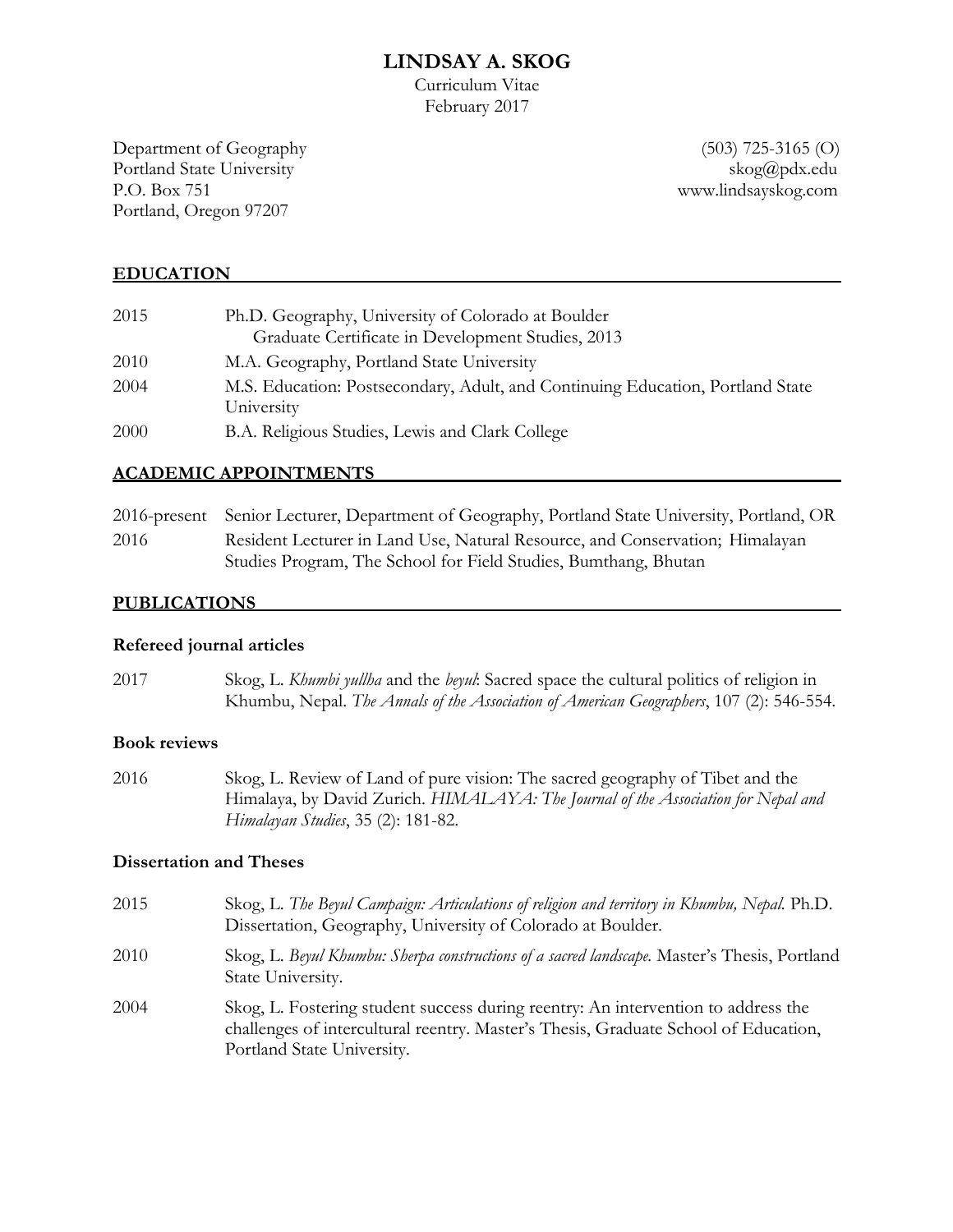# **SELECT RESEARCH GRANTS AND FELLOWSHIPS**

| 2014      | Graduate School Dissertation Completion Fellowship, University of Colorado at<br>Boulder (approximately \$15,000)                                                                                                                                          |
|-----------|------------------------------------------------------------------------------------------------------------------------------------------------------------------------------------------------------------------------------------------------------------|
| 2013      | National Science Foundation, Geography and Spatial Sciences Program, "Doctoral<br>Dissertation Research: Claiming Ground: Indigenous Politics, sacred landscapes, and<br>human-environment relations in Khumbu, Nepal" (Award Number: 1303147;<br>\$15,989 |
| 2013      | Gilbert White Dissertation Completion Fellowship, Geography Department,<br>University of Colorado at Boulder (\$15,000)                                                                                                                                    |
| 2013      | Society of Women Geographers Pruitt National Dissertation Fellowship (\$12,000)                                                                                                                                                                            |
| 2012      | SYLFF Research Abroad Fellowship, The Tokyo Foundation (\$7,000)                                                                                                                                                                                           |
| 2012      | Center for the Advancement of Research and Teaching in the Social Sciences<br>Graduate Fellowship, University of Colorado at Boulder (\$1,000)                                                                                                             |
| 2011      | Social Science Research Council Dissertation Proposal Development Fellowship<br>(alternate; funding not dispersed)                                                                                                                                         |
| 2009-2010 | IIE Fulbright Fellowship—Nepal (approximately \$17,000)                                                                                                                                                                                                    |
| 2008      | Oregon University System-Sasakawa Youth Leadership Fellowship (SYLFF) for<br>International Research, The Tokyo Foundation (\$6,000)                                                                                                                        |
| 2008      | Foreign Language and Area Studies (FLAS) Summer Fellowship - Tibetan, South<br>Asia Summer Language Institute, University of Wisconsin - Madison (approximately<br>\$5,000                                                                                 |

## **CONFERENCE ACTIVITY**

#### **Panels organized**

2017 "Uneasy ontologies and epistemologies: Conversations where animate landscapes meet explanations of environmental change" Mountains and Sacred Landscapes Conference, India China Institute, The New School, New York, NY, April 20-23

# **Select papers presented**

| 2015 | "Producing the sacred: A spatial analysis of articulations between global<br>discourses and spiritual territories in Khumbu, Nepal" Association of American<br>Geographers Annual Meeting, Chicago, IL, April 21-25 |
|------|---------------------------------------------------------------------------------------------------------------------------------------------------------------------------------------------------------------------|
| 2014 | "Claiming ground: Competing constructions of sacred territories in Khumbu,<br>Nepal" Himalayan Studies Conference, Association for Nepal and Himalayan<br>Studies, New Haven, CT, March 14-16                       |
| 2014 | "Sacred Boundaries: Exploring the limits of sacred territory in Khumbu, Nepal"<br>Critical Geographies Conference, University of Colorado at Boulder, February<br>$21 - 23$                                         |
| 2011 | "Assembling Beyul Khumbu: Methods and theories" Himalayan Studies<br>Conference, Association for Nepal and Himalayan Studies, St. Paul, MN, October<br>$28 - 30$                                                    |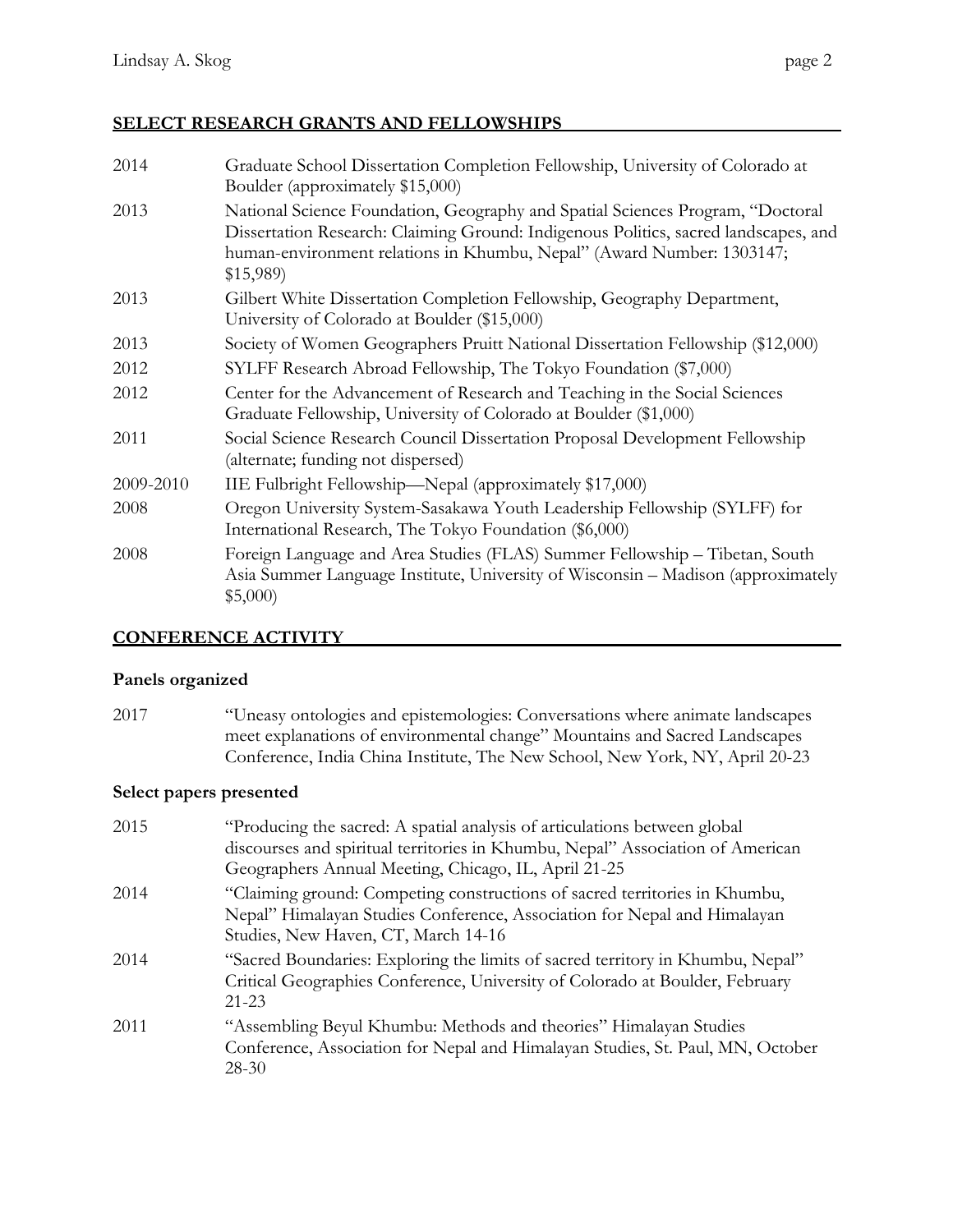| 2011 | "Beyul Khumbu: Sherpa constructions of a sacred landscape" Association of                                                             |
|------|---------------------------------------------------------------------------------------------------------------------------------------|
|      | American Geographers Annual Meeting, Seattle, WA, April 12-16                                                                         |
| 2010 | "Beyul Khumbu: Sherpa constructions of a sacred landscape" Asian Studies on<br>the Pacific Coast Conference, Portland, OR, June 18-20 |
| 2010 | "Mapping Beyul Khumbu" South Asian Fulbright Conference, Udaipur, India,<br>March $8-10$                                              |

## **INTERNATIONAL EDUCATION LEADERSHIP AND RESEARCH EXPERIENCE**

| 2016      | Resident Lecturer; Himalayan Studies Program, The School for Field Studies,      |
|-----------|----------------------------------------------------------------------------------|
|           | Bumthang, Bhutan                                                                 |
| 2013      | Dissertation fieldwork, Kathmandu and Khumbu (Mt. Everest), Nepal                |
| 2009-2010 | <b>IIE Fulbright Fellow, Nepal</b>                                               |
| 2009      | Education Abroad Program Leader and Instructor, Dharamsala, India, "Tibet In     |
|           | Exile", Portland State University                                                |
| 2009      | Education Abroad Assistant Program Leader, Khumbu, Nepal, "Sustainable"          |
|           | Tourism in Khumbu, Nepal", Portland State University                             |
| 2005-2007 | Seminar leader, "Study abroad re-entry shock", bi-annually workshop, Linfield    |
|           | College                                                                          |
| 1999      | Tibetan Studies Semester Abroad Program participant, India, Nepal and Tibet, The |
|           | School for International Training                                                |

## **TEACHING**

## **Courses taught at Portland State University**

Cultural and Political Ecology: Winter 2017, Fall 2016, Winter 2016, Fall 2015, Fall 2014, Spring 2014

Environment and Society: Global Perspectives: Spring 2017, Winter 2017 (Hybrid), Fall 2016 (Hybrid), Fall 2015

Geography of the Himalaya and Tibet: Winter 2016, Winter 2015, Summer 2010 (Hybrid)

Natural Resource Management: Spring 2017, Summer 2017

## **Courses taught at The School for Field Studies**

Eastern Himalayan Forests and Rural Livelihoods: Summer 2016 (Co-instructor)

# **Courses taught at University of Colorado at Boulder**

Introduction to Human Geography (Online course): Spring 2017, Fall 2016, Summer 2016, Spring 2016, Fall 2015, Summer 2015, Spring 2015

Geographies of International Development: Fall 2012, Summer 2012 World Regional Geography: Summer 2011

## **Courses taught at Mount Hood Community College**

Introduction to World Regional Geography: Winter 2016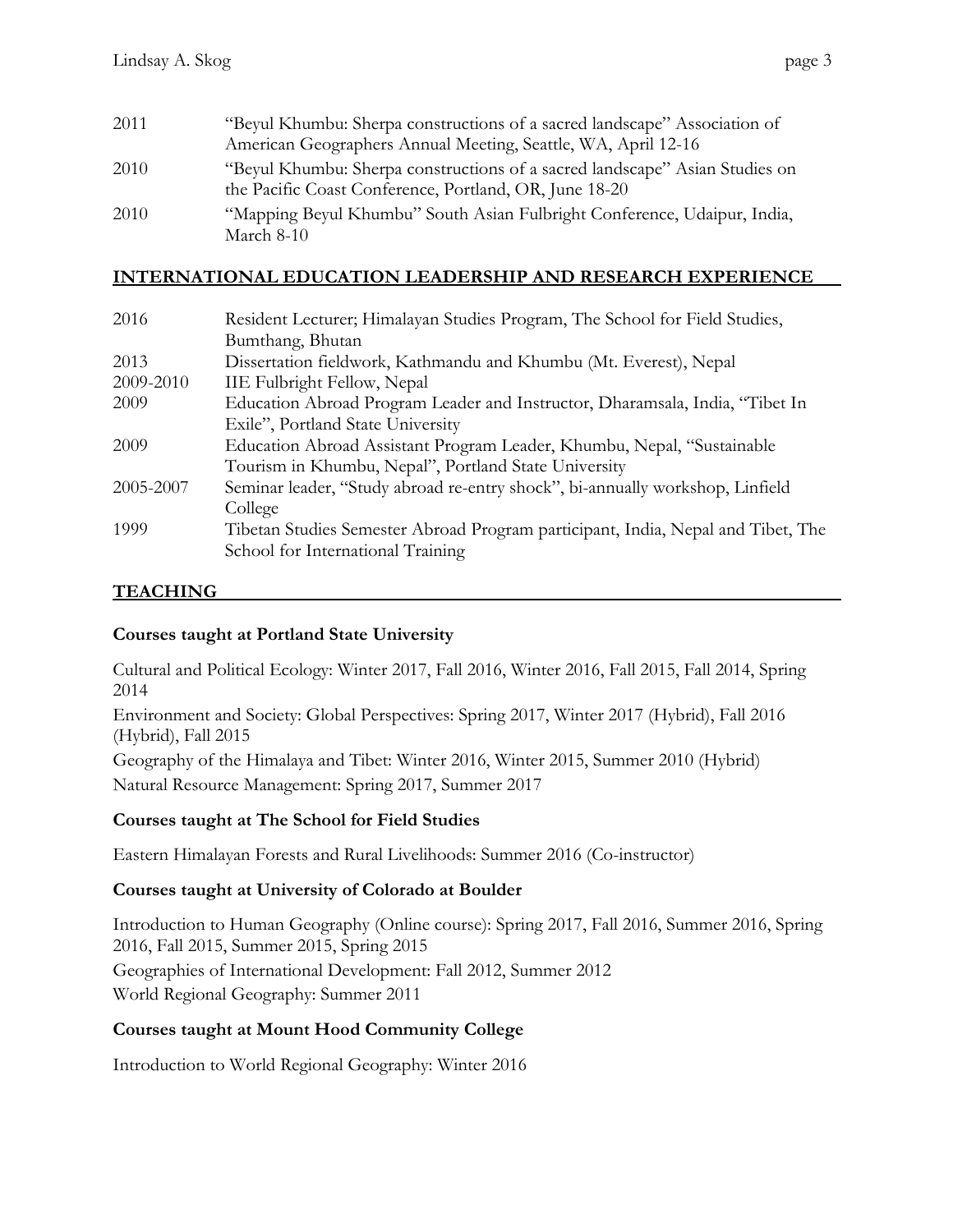# **ADVISING**

#### **Current Students**

Sasha Kramer, undergraduate honors thesis (2016)

#### **INVITED CAMPUS TALKS AND CLASS LECTURES**

| 2017      | "Religion and Sacred Space" Guest class lecture, The Himalaya and Tibet, Portland     |
|-----------|---------------------------------------------------------------------------------------|
|           | State University, February 7                                                          |
|           | ---Also presented Department of Sociology and Anthropology Lewis & Clark              |
|           | College, February 2014                                                                |
| 2015      | "The Beyul Campaign: Religion and territory in Khumbu, Nepal" Colloquium              |
|           | presentation, Department of Geography, Portland State University, April 30            |
| 2012      | "Beyul Khumbu: Human-environment relationships in Khumbu, Nepal's sacred              |
|           | landscape" Public lecture presented at Asia Day, Center for Asian Studies, University |
|           | of Colorado at Boulder, March 12                                                      |
| 2008      | Human Rights and China, Discussion panel participant, Portland State University,      |
|           | April 1                                                                               |
| 2005-2007 | "Study abroad re-entry shock", bi-annually workshop, Linfield College                 |

#### **SERVICE TO THE PROFESSION**

|           | 2017-present IUCN Cultural Practices and Ecosystem Management Thematic Group, member |
|-----------|--------------------------------------------------------------------------------------|
| 2014      | <i>Studies in Nepali History and Society</i> manuscript reviewer                     |
| 2007-2008 | HIMALAYA: The Journal of the Association for Nepal and Himalayan Studies, Editorial  |
|           | Assistant                                                                            |

# **DEPARTMENT AND UNIVERSITY SERVICE**

| 2014      | Fulbright interview committee, Portland State University                                                 |
|-----------|----------------------------------------------------------------------------------------------------------|
| 2008-2009 | Department of Geography Faculty Committee, Portland State University, graduate<br>student representative |
| 2006-2007 | Accreditation Standard III Committee, Linfield College                                                   |
| 2006-2007 | Academic Support Committee of the Faculty, Linfield College                                              |
| 2005-2007 | Colloquium Revision Committee, Linfield College                                                          |
| 2005-2007 | Enrollment, Retention, and Student Life Committee of the Faculty, Linfield<br>College                    |
| 2005-2007 | Student Success Team, Linfield College                                                                   |
| 2005-2006 | Curriculum Committee of the Faculty, Linfield College                                                    |

#### **PROFESSIONAL ADMINISTRATIVE APPOINTMENTS**

| 2006-2007 | Director of Academic Advising, Linfield College           |
|-----------|-----------------------------------------------------------|
| 2005-2006 | Assistant Director of Academic Advising, Linfield College |